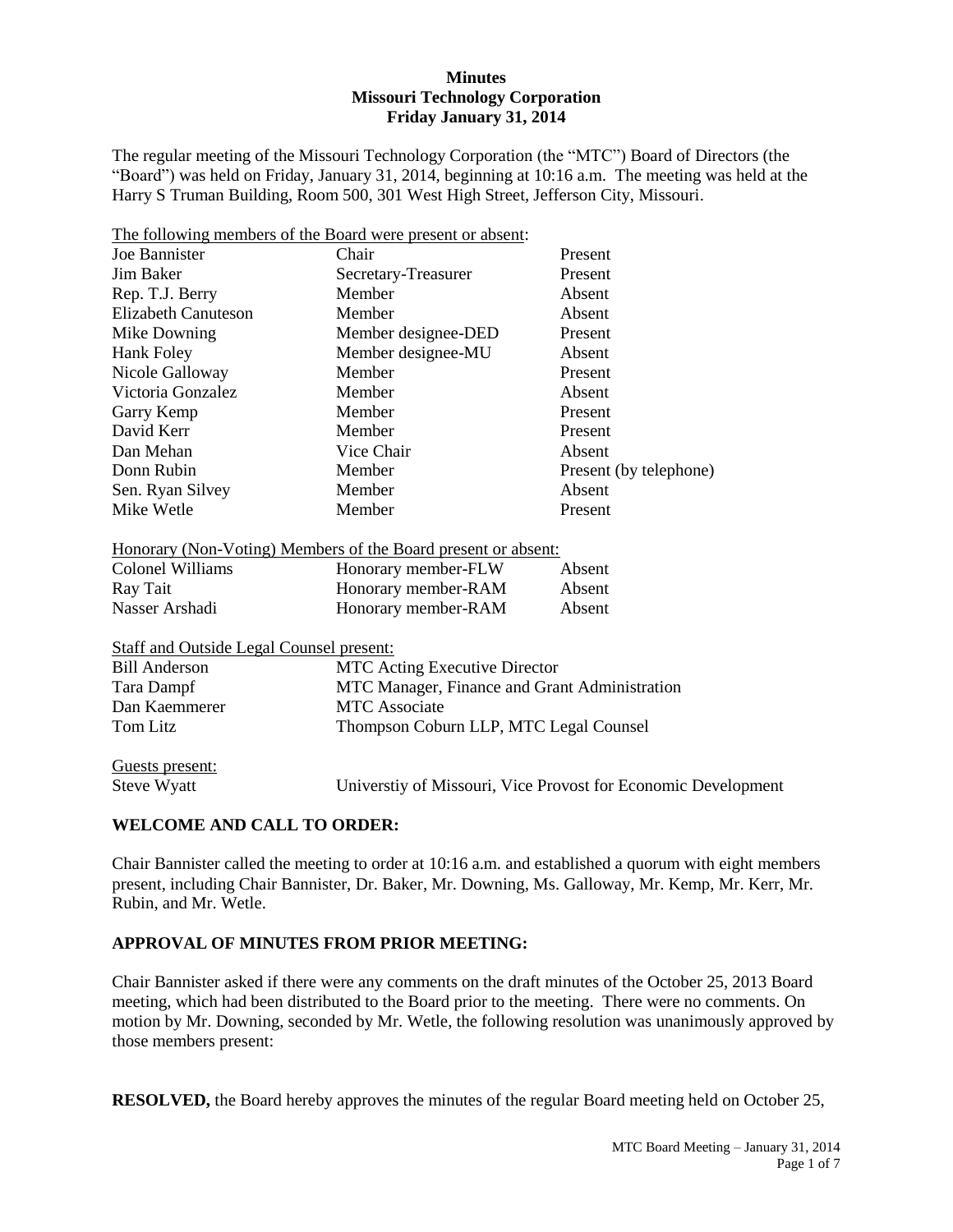2013, as submitted.

Chair Bannister asked if there were any comments on the draft minutes of the October 25, 2013 annual public hearing, which had been distributed to the Board prior to the meeting. There were no comments. On motion by Mr. Downing, seconded by Mr. Wetle, the following resolution was unanimously approved by those members present:

**RESOLVED**, the Board hereby approves the minutes of the MTC annual public hearing held on October 25, 2013, as submitted.

# **EXECUTIVE DIRECTOR REPORT:**

Chair Bannister then asked Director Anderson to present the MTC Executive Director report. Director Anderson reported that seven IDEA Fund financings closed since the last Board meeting with \$1.8 million disbursed, leveraging \$2.5 million in private capital. Overall, 47 IDEA Fund financings have closed totaling \$14.7 million leveraging private capital of nearly \$90 million. Director Anderson gave an update on current legislative and budget activities. He stated that Governor Nixon proposed a \$2 million increase in appropriation for MTC and then reviewed three bills with impact to MTC which included: the MTC Contribution Tax Credit Bill, HB 1583; the Angel Tax Credit bills, HBs 1310 and 1236; and Regional Startup Grants bill, HB 1495.Director Anderson then stated that Media Convergence Group (Newsy) had been acquired by E.W. Scripps for \$35 million which resulted in a return for MTC of three times its initial investment. He stated that all jobs at Newsy will remain in Columbia, MO. Director Anderson then reviewed second quarter activities and closed his report by reviewing activities the MTC staff planned to undertake in the third quarter.

### **DEPARTMENT OF ECONOMIC DEVELOPMENT REPORT:**

Chair Bannister then asked Mr. Downing to present the Department of Economic Development report. Mr. Downing reported that December's unemployment rate in Missouri was 5.9 percent and he believes that the rate could be below 5.0 percent by the end of 2014. He stated that the challenge to improving the unemployment and underemployment problem is finding a way to improve training for workers and those seeking work. Mr. Downing then stated that two companies recently announced locating in Kansas City. He said that Aviation Technical Services plans on creating 500 jobs in three to five years and Cerner Corporation plans to create 15,000 jobs in ten years. Mr. Downing also mentioned that Ford and General Motors are increasing employment for their Missouri production facilities.

# **EXECUTIVE COMMITTEE REPORT:**

Chair Bannister reported the Executive Committee met five times during the second quarter. He reviewed a new fee schedule proposed for legal services provided by Thompson Coburn LLP in 2014. He stated that no other fee increases had been requested since the initial engagement letter with Thompson Coburn, LLP dated August 27, 2010. Director Anderson noted that the fee increase currently requested continues to reflect discounted rates. After discussion and on motion by Mr. Downing, seconded by Mr. Kerr, the following resolution was unanimously approved by those members present:

**RESOLVED,** the Board hereby approves the 2014 Fee Schedule for legal services provided by Thompson Coburn LLP as presented, pursuant to the August 27, 2010 engagement letter by and between each of Thompson Coburn LLP and Missouri Technology Corporation.

Chair Bannister then reviewed a proposed engagement letter for alternative legal counsel provided by Lewis, Rice & Fingersh, L.C. He reminded that Executive Committee members that the MTC utilizes the services of Lewis, Rice & Fingersh, L.C. in cases which Thompson Coburn L.L.P. cannot provide services due to a conflict under applicable rules of professional responsibility. After discussion and on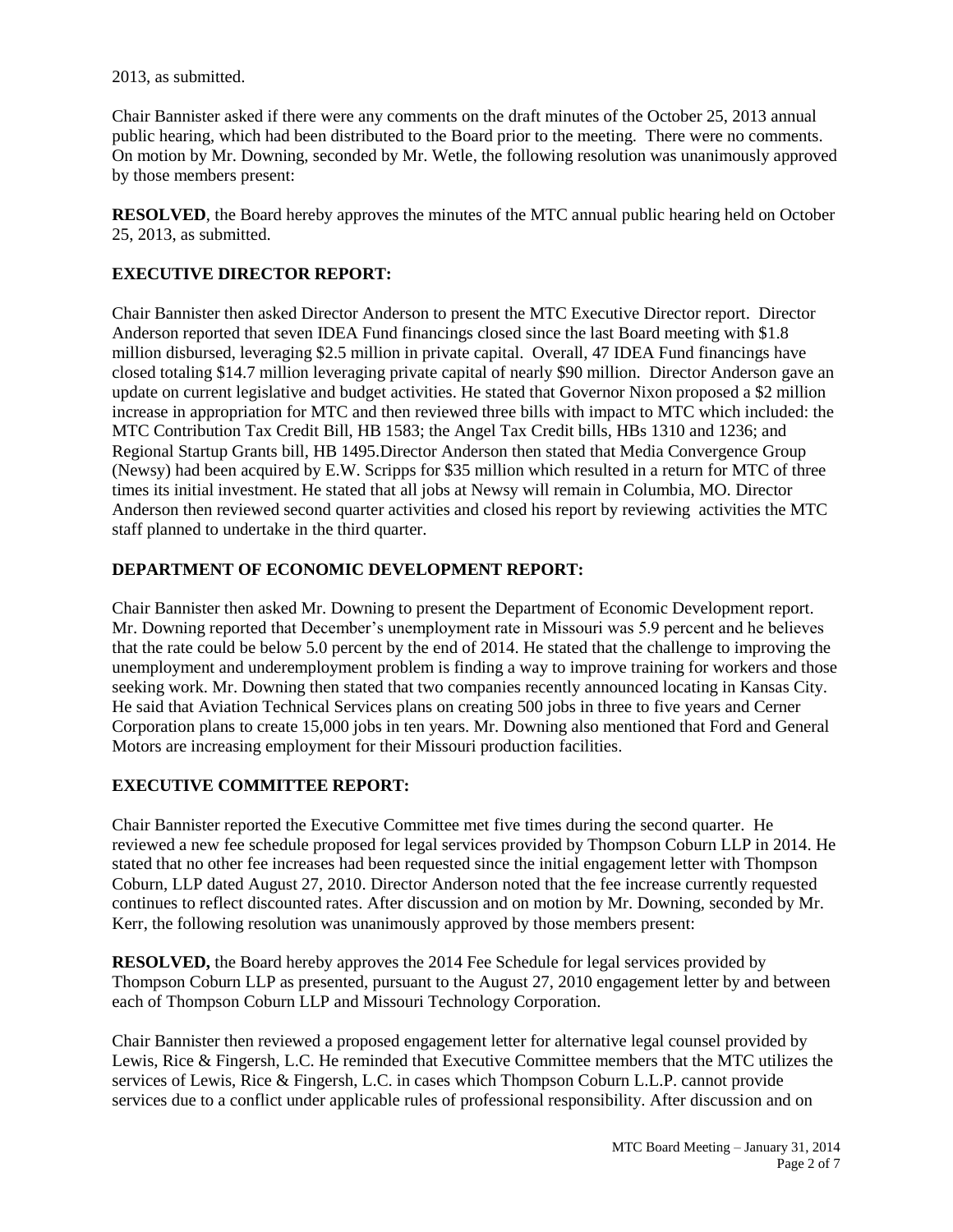motion by Mr. Kemp, seconded by Mr. Wetle, the following resolution was unanimously approved by those members participating:

**RESOLVED**, the Board hereby approves the 2014 engagement letter for legal services provided by Lewis Rice and Fingersh L.C. as presented.

#### **REVIEW OF SBTDC CONTRACT:**

Director Anderson then reviewed a new contract among the MTC, The Department of Economic Development and the Curators of the University of Missouri for oversight of funds provided to the University to grow early stage businesses and provide management assistance and access to capital for existing small businesses and Missouri entrepreneurs. He stated that the contract deliverables will be carried out by the University's small business and technology development center (SBTDC) program. He also stated that the funding for the contract will be provided by the Department of Economic Development and the role of the MTC would be to provide oversight and compliance monitoring of the contract deliverables.

In light of his relationship with the SBTDC program through Missouri State University, Dr. Baker recused himself from the discussion and voting on the above contract and, in light of his role as an Advisory Board member to the SBTDC program, Mr. Downing also recused himself from the discussion and voting on the above contract.

After a discussion, on motion by Ms. Galloway, seconded by Mr. Kerr, the following resolutions were unanimously approved by those members present:

**RESOLVED**, the Board hereby approves the General Agreement among the Department of Economic Development, the Curators of the University of Missouri and the MTC in substantially the form presented; and

**FURTHER RESOLVED**, the Board authorizes the MTC Acting Executive Director to further negotiate, execute, and deliver the General Agreement on behalf of the MTC, to include such provisions as the MTC Acting Executive Director shall approve, such approval to be evidenced by his execution thereof on behalf of the MTC.

# **AUDIT AND FINANCE COMMITTEE REPORT:**

Chair Bannister then asked Dr. Baker to present the Audit and Finance Committee Report. Dr. Baker reported the Audit Committee met once during the second quarter and then presented the FY2014 Second Quarter Treasurer's Report, which was distributed to the Board prior to the meeting. Ms. Galloway pointed out an error in the balance sheet as it was submitted and requested that the report be revised and redistributed to the Board. After a detailed discussion, on motion by Mr. Kerr, seconded by Mr. Downing, the following resolution was unanimously approved by those members present:

**RESOLVED,** the Board hereby approves the 2nd Quarter FY2014 Treasurer's Report dated January 31, 2014, as corrected.

#### **INVESTMENT COMMITTEE REPORT:**

Chair Bannister then asked Mr. Kerr to present the Investment Committee report. Mr.Kerr called the Board's attention to the Investment Committee report which was distributed to the Board prior to the meeting. Mr. Kerr reported the MTC received a total of nine IDEA fund TechLaunch Round 9 applications requesting approximately \$790,000 in total, one IDEA fund High-Tech Industrial Expansion ("HITE") Round 9 application requesting \$760,000, and 13 Missouri Building Entrepreneurial Capacity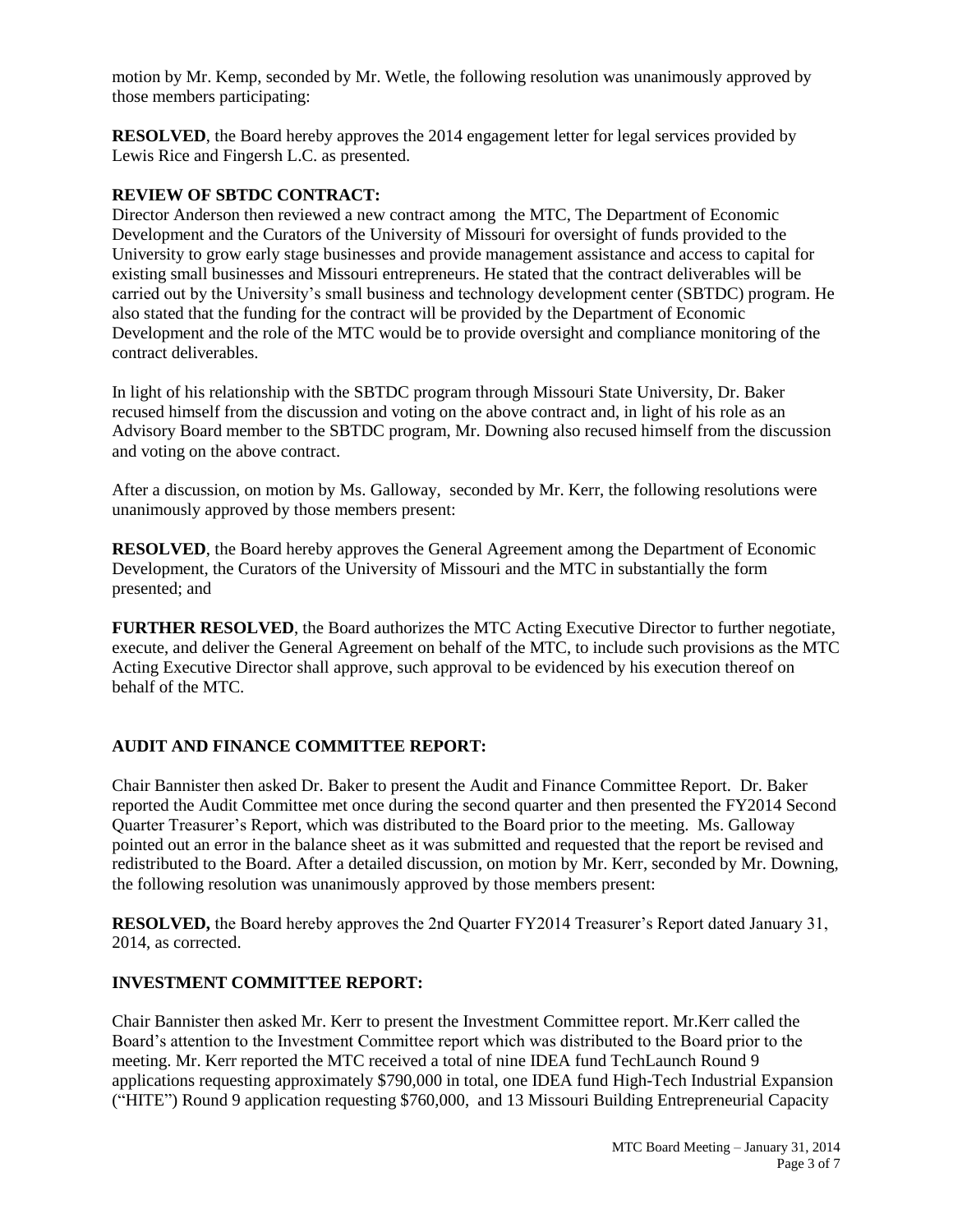("MOBEC") Round 9 applications requesting approximately \$3.3 million in total. The applications were evaluated in accordance with MTC's Investment Guidelines. Fourteen applications advanced to the Investment Committee for further consideration. Following a day of presentations and in-person applicant interviews on December 8, 2013, the Investment Committee recommended 13 applications for funding, subject to further due diligence and the preparation and execution of definitive transaction documents, including one HTIE, five TechLaunch and seven MOBEC applications. Two Seed Capital Co-Investment applications from a previous application cycle were also recommended by the Investment Committee. Mr. Kerr then explained the Investment Review process for the newer members of the Board and invited all members to sit in on a future Investment Committee meeting to observe the process.

### **CLOSED SESSION:**

On motion by Dr. Baker, seconded by Mr. Kerr, the following resolution was approved by the following roll call vote:

**RESOLVED**, the Board hereby approves entering into Closed Session at 11:15 a.m. pursuant to Sections 610.021 (1), (12), (14) and (15), RSMo, to review Investment Committee recommendations for potential project investments.

| Dr. Baker    | ave | Mr. Kerr            | aye |
|--------------|-----|---------------------|-----|
| Mr. Downing  | ave | Mr. Rubin           | aye |
| Ms. Galloway | ave | Mr. Wetle           | ave |
| Mr. Kemp     | aye | Chair Bannister aye |     |

On motion by Dr. Baker, seconded by Mr. Kerr, the following resolution was approved by the following roll call vote:

**RESOLVED,** the Board hereby approves exiting Closed Session at 12:16 p.m.

| Dr. Baker    | ave | Mr. Kerr<br>aye     |
|--------------|-----|---------------------|
| Mr. Downing  | ave | Mr. Rubin<br>aye    |
| Ms. Galloway | ave | Mr. Wetle<br>ave    |
| Mr. Kemp     | aye | Chair Bannister aye |

#### **BOARD ACTIONS:**

After a detailed discussion confined to the matters stated above by those present, Chair Bannister reported that the Board took no action during Closed Session. He further stated that the following recusals were made by Board members with a potential conflict of interest: Mr. Rubin, in light of his relationships with BioGenerator and the Center for Emerging Technologies, exited the meeting and recused himself from the discussion on applications TL-2013-09-007, TL-2013-09-009, MOBEC- 2013-09-005,SEED-2013- 08-007, and SEED-2013-08-008; and Dr. Baker, in light of his relationship with Mercy Research and Development, exited the meeting and recused himself from the discussion on application MOBEC-2013- 09-009. Mr. Wyatt, who was attending the meeting in place of Dr. Foley, acknowledged to hearing confidential information and being held to the same confidentiality requirements as the Board members. In light of his relationship with the University of Missouri System, he exited the meeting and recused himself from the discussion on applications MOBEC-2013-09-001, MOBEC-2013-09-004 and MOBEC-2013-09-011.Chair Bannister, in light of a potential business relationship with the Technology Entrepreneur Center, exited the meeting and recused himself from the discussion on application MOBEC-2013-09-007. Chair Bannister stated that the potential conflict did not arise until after the December 8, 2013 Investment Committee meeting when he was approached by the applicant on January 23, 2014 to apply for the Executive Director position with the organization.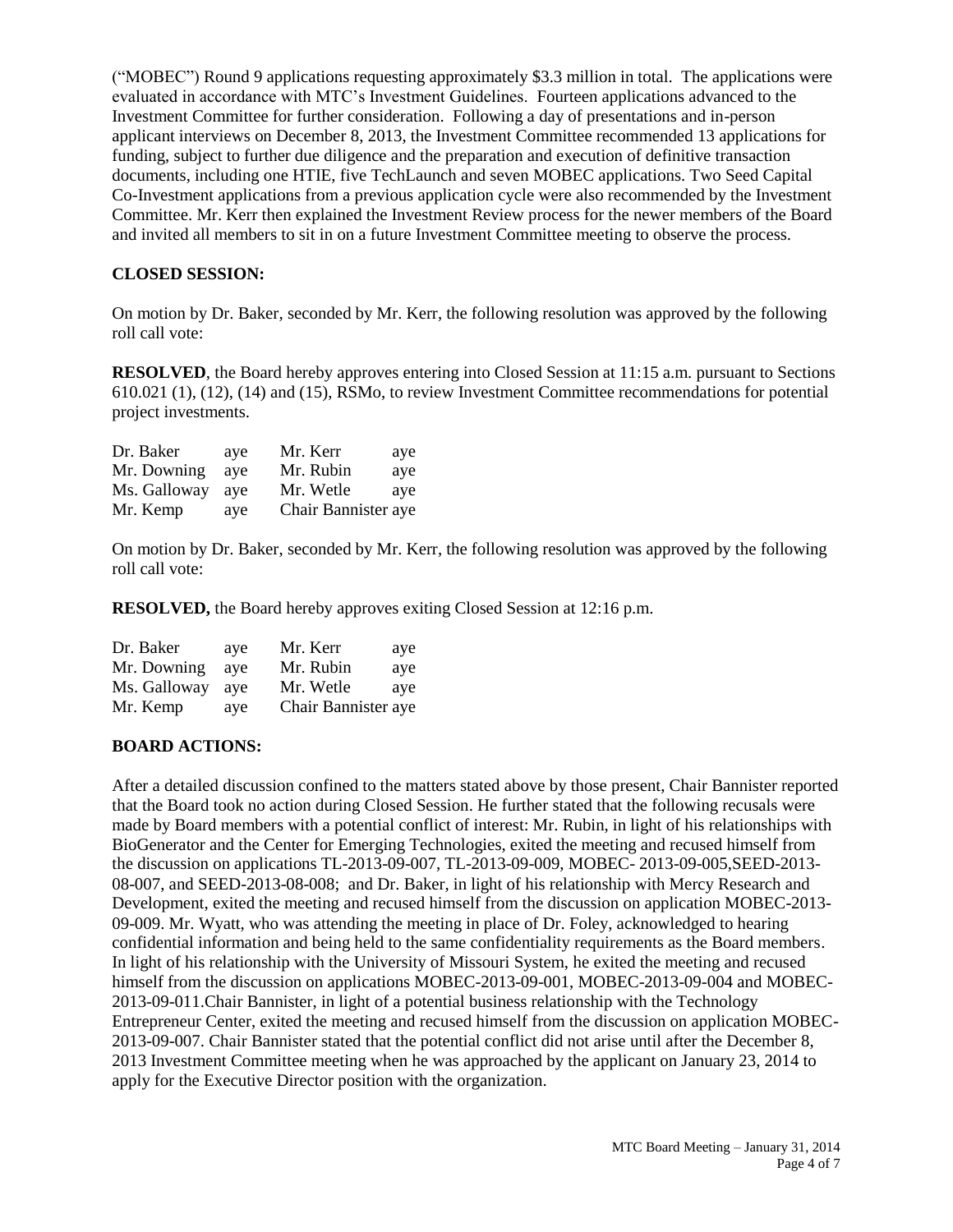## **INVESTMENT COMMITTEE RECOMMENDATIONS:**

On motion by Mr. Kerr, seconded by Mr. Downing, the following resolutions were approved by those members present at the meeting:

**RESOLVED,** the Board hereby approves the following High-Tech Industrial Expansion Program award, subject to satisfying the ordinary program conditions: HTIE-2013-09-001 (Global Velocity) in the amount of up to \$250,000; and

**FURTHER RESOLVED,** the Board hereby delegates to the MTC Executive Committee full power and authority on behalf of the MTC to complete any remaining due diligence and to negotiate, amend, and approve any and all agreements, documents or instruments and to take such other actions as may be required or desirable in connection with, or in furtherance of such award; and

**FURTHER RESOLVED,** the Board hereby authorizes the MTC Acting Executive Director on behalf of the MTC to execute and deliver all documents relating to such awards.

On motion by Mr. Kerr, seconded by Dr. Baker, the following resolutions were approved by those nonrecused members present at the meeting:

**RESOLVED,** the Board hereby approves the following TechLaunch Program awards, subject to satisfying the ordinary program conditions: TL-2013-09-001(Ionic Transport Assays, Inc) in the amount of \$80,000; TL-2013-09-003 (Zorrilla Research LLC) in the amount of \$75,000; TL-2013-09-005 (Somametric Incorporated) in the amount of \$45,000; TL-2013-09-007 (NOVAfix, LLC) in the amount of \$100,000; and TL-2013-09-009 (MagBiosense) in the amount of \$100,000; and

**FURTHER RESOLVED**, the Board hereby delegates to the MTC Executive Committee full power and authority on behalf of the MTC to complete any remaining due diligence and to negotiate, amend, and approve any and all agreements, documents or instruments and to take such other actions as may be required or desirable in connection with, or in furtherance of such awards; and

**FURTHER RESOLVED**, the Board hereby authorizes the MTC Acting Executive Director on behalf of the MTC to execute and deliver all documents relating to such award.

On motion by Mr. Kerr, seconded by Mr. Wetle, the following resolutions were approved by those nonrecused members present at the meeting:

**RESOLVED,** the Board hereby approves the following Seed Capital Co-Investment Program awards, subject to satisfying the ordinary program conditions: SEED-2013-08-007 (Arvegenix) in the amount of up to \$250,000 subject to resolution of the applicant's pending litigation; and SEED-2013-08-008 (PulmoCADx) in the amount of up to \$150,000 subject to an enhanced matching funds requirement of 2;1; and

**FURTHER RESOLVED**, the Board hereby delegates to the MTC Executive Committee full power and authority on behalf of the MTC to complete any remaining due diligence and to negotiate, amend, and approve any and all agreements, documents or instruments and to take such other actions as may be required or desirable in connection with, or in furtherance of such awards; and

**FURTHER RESOLVED**, the Board hereby authorizes the MTC Acting Executive Director on behalf of the MTC to execute and deliver all documents relating to such awards.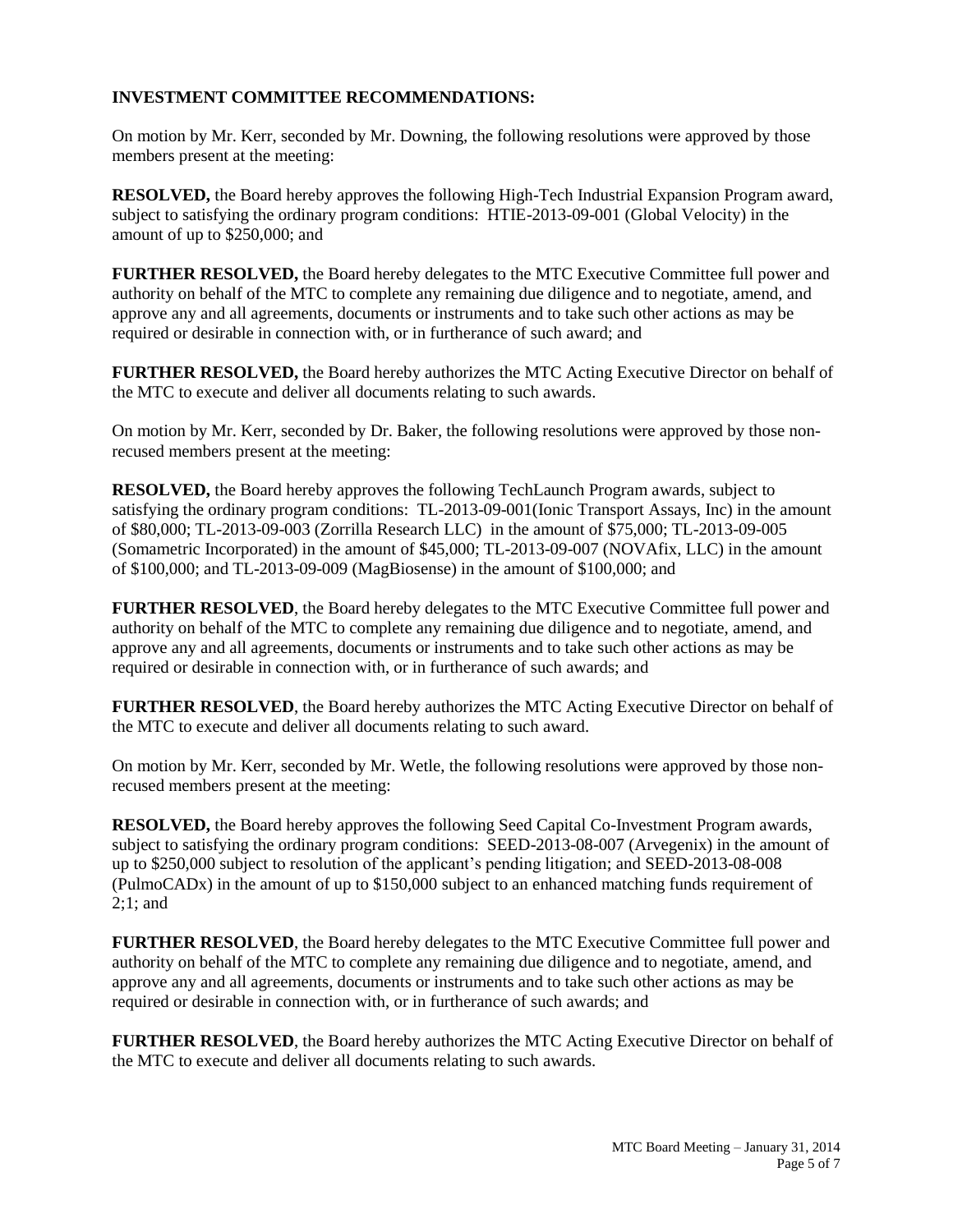On motion by Mr. Wetle, seconded by Mr. Kerr, the following resolutions were approved by those nonrecused members present at the meeting:

**RESOLVED**, the Board hereby approves the following Missouri Building Entrepreneurial Capacity Program awards, subject to satisfying the ordinary program conditions: MOBEC-2013-09-001 (UMKC Innovation Center) in the amount of \$112,530; MOBEC-2013-09-003 (ITEN) in the amount of \$200,000; MOBEC-2013-09-005 (Center for Emerging Technologies) in the amount of \$75,000; MOBEC-2013-09- 007 (Technology Entreprenuer Center) in the amount of \$100,000; MOBEC-2013-09-009 ( Mercy Research and Development) in the amount of \$100,000; MOBEC-2013-09-011 (Regional Economic Development, Inc.) in the amount of \$75,000; and MOBEC-2013-09-013 (Missouri Innovation Center, Inc.) in the amount of \$75,000; and

**FURTHER RESOLVED**, the Board hereby approves the Missouri Building Entrepreneurial Capacity Program grant agreements to UMKC Innovation Center, IT Entrepreneur Network, Center for Emerging Technologies, Technology Entrepreneur Center, Mercy Research and Development, Regional Economic Development, Inc., and Missouri Innovation Center, Inc. in substantially the forms presented; and

**FURTHER RESOLVED**, the Board hereby delegates to the MTC Acting Executive Director full power and authority on behalf of the MTC to complete any remaining due diligence and to negotiate, amend, and approve any and all agreements, documents or instruments and to take such other actions as may be required or desirable in connection with, or in furtherance of such awards; and

**FURTHER RESOLVED**, the Board hereby authorizes the MTC Acting Executive Director on behalf of the MTC to execute and deliver all documents relating to such awards.

On motion by Dr. Baker, seconded by Mr. Kemp, the following resolution was unanimously approved by those members present:

**RESOLVED**, the Board hereby authorizes and directs Bill Anderson as the Lenders Representative to execute amendments to the financing documents entered into in connection with the MTC's previous loan to Emerald Automotive, LLC pursuant to its extension request dated December 17, 2013, substantially in the forms presented, with such changes or amendments as the Lenders Representative shall deem advisable on behalf of MTC, to include such provisions as the MTC Acting Executive Director shall approve, such approval to be evidenced by his execution thereof on behalf of the MTC, where applicable, the other lender.

# **REVIEW FY2014 INNOVATION CENTER PERFORMANCE ALLOCATIONS:**

Director Anderson then reviewed the FY2014 Innovation Center performance based proposals and recommended allocations, which were distributed to the Board prior to the meeting. He stated that the base performance allocations were fifty percent of each innovation center's base contract and adjusted based on acheivement of prior year benchmarks and overall impact to the statewide program.

In light of his relationship with the Center for Emerging Technologies, Mr. Rubin, exited the meeting and recused himself from the discussion regarding Innovation Center funding and, in light of his relationship with the MSU/Springfield Innovation Center, Dr. Baker also exited the meeting and recused himself from the discussion regarding Innovation Center funding.

After a discussion, on motion by Ms. Galloway, seconded by Mr. Wetle, the following resolutions were unanimously approved by those members present: